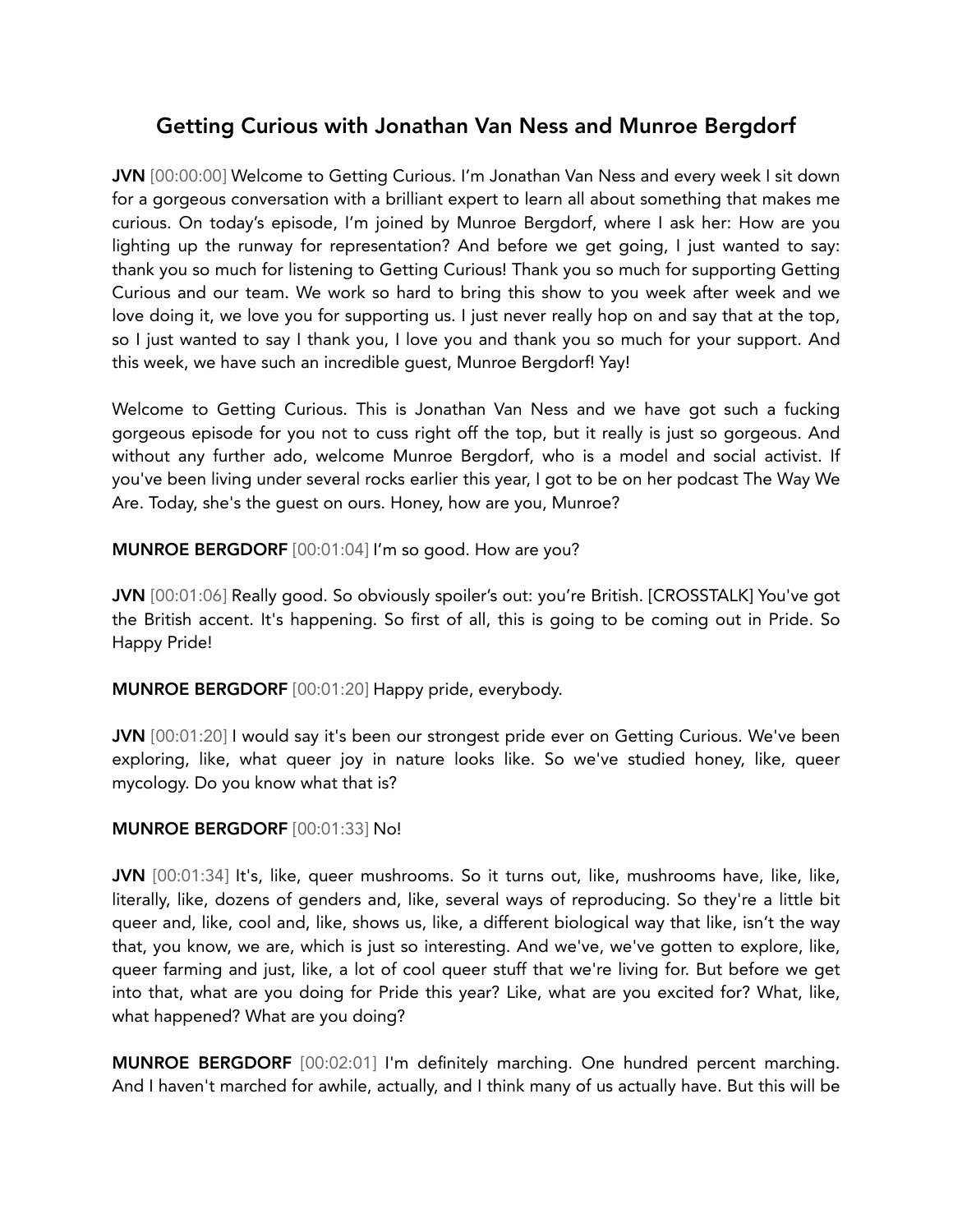like the first in-person LGBT Pride that I've been to for a while. I've been to trans pride. I know what I'm doing for trans pride. I'm definitely going to be speaking at trans pride because there's a lot to talk about. There's so much going on in the UK when it comes to trans rights and people trying to take them away, trying to put gates in, you know, in our, in our way, trying to put in some glass ceilings. And so, I mean, I think there's a lot to kind of really summarize and it's really community focused and it's a really great vibe. It's always a great vibe.

JVN [00:02:46] Well, I think that's a really good plan. I think one thing that I, like, I'm all about, like, duality about how, like, two things can be true at once. And I think that, like, for me it's, like, I like to celebrate pride, like, all the time. I think that it's, it is year round, it's an all the time thing. *And also* at the same time, I think that June is, like, a great time for us to, like, have more outreach and be more vocal. And just because it's, like, we can't really get that much attention from the straights and other times, so are the cis-es and the straights from other times they're like, Let's take it while we can get it and try to like expand that world view. But I do think that for us as queer people, it's really important for us to like connect in nature because so many people are like just giving us so much to, like, not feel fulfilled about and not feel ingrained in. So, like, what's your relationship with nature like? Do you get off on, like, some gardening vibes? Do you get off on, like, going to, like, a little park? Is it, like, hard to get into nature vibes in London because it's like the British concrete jungle, darling.

MUNROE BERGDORF [00:03:47] It's not too hard to get into nature. And I mean, I've got lots of pets. We've definitely had this conversation. We've both got our own Fab Fives. So that is like my little slice of nature having like my babies. You can probably hear them walking around in the background, but also I live right next to, like, a national park and London's pretty green if you know where to go. Like places like Hampstead Heath, like, Hyde Park, it is very green. But I mean, I grew up in the countryside, so I was surrounded by nature and I didn't really have a lot of friends. So I tended to just kind of be on my own and nature reserves and just like splashing around in like rivers and creeks. And it's really where I found, like, my solace from being bullied or, you know, not feeling like my parents are listening to me. It's just really where I kind of went to escape. So nature has always been an escape for me.

JVN [00:04:45] I love our garden, but in, like, 22 to 30 minute chunks, like, I'm not trying to go out there for like, you know, 5 hours and, like, do the most, like, my husband more. I'm, like, "Can you go, like, build the cage and, like, deal with, like, the really big things?" But, like, little baby tasks.

MUNROE BERGDORF [00:04:59] You've got an elaborate garden, honey! I was like—"When do they have the time?"

JVN [00:05:05] It's him, honey! He's British. It's like I feel like these British people, they love these gardens. So he's just out there twiddling around in the garden. So I'll come out and make, like, a little cameo, but it is just such a, like, relaxing thing to be in nature. Will you, like,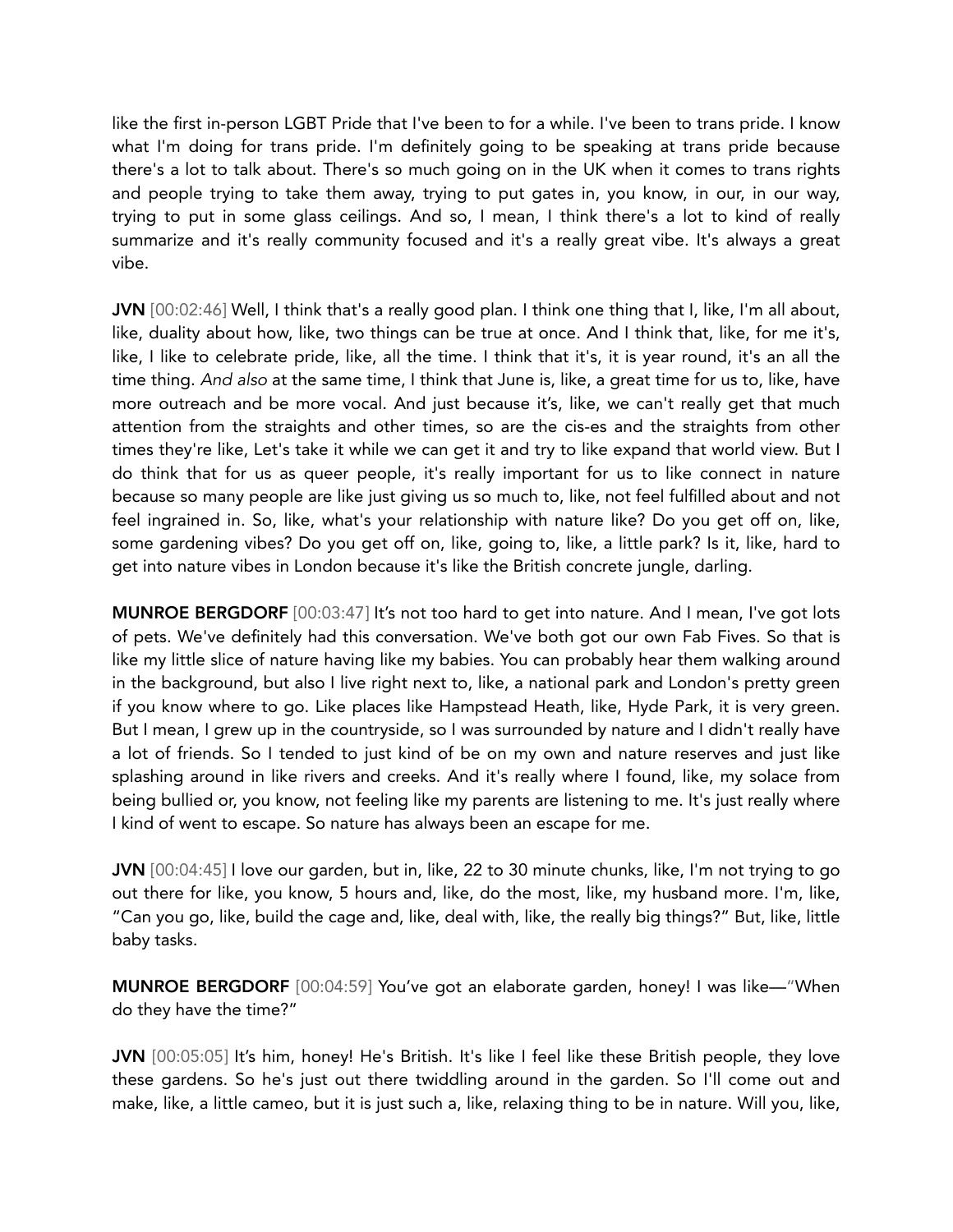go on a hike? Do you like to still go creeking at this point, like, will you be, like, "Oh that sounds fun," or kind of, like, "Been there, done that."

MUNROE BERGDORF [00:05:26] I would definitely say over time I've got more precious, and I'm not necessarily you know, I'm quite high maintenance, so I'm not really looking to, you know, start climbing some mountains and stuff like that. But I used to, so I know that I *can*, and I spent, like, a month in Africa climbing Mount Meru. So, you know, I can do it. And I do like to do it every now and again.

JVN [00:05:51] What? I feel like you can't just, like, breeze over that comment without, like, telling us about it. So, when does this happen, like, Munroe goes to Africa. 20...

MUNROE BERGDORF [00:06:00] 2004.

JVN [00:06:02] 2004! And you climbed a mountain in Africa?

MUNROE BERGDORF [00:06:06] Yes.

JVN [00:06:07] Was it scary?

MUNROE BERGDORF [00:06:08] Yes, it was! But I was, like, of that age where you don't have much of, like, a fear index. You're not really, you know, completely, like, I was what, 18 years old and I didn't really understand how dangerous it was. But it was, it was very surreal. It was one of the most beautiful trips I've ever taken and just, you know, getting to stand at the top of a mountain, which literally took multiple days, almost a week to get up this mountain. And yeah, I just felt so much satisfaction, but I don't necessarily do extreme nature pursuits anymore. I do like to go to the beach.

JVN [00:06:54] I love the beach. I love the beach!

MUNROE BERGDORF [00:06:56] Love the beach! That's kind of like my nature. I love the ocean. And I was just in the south of France, actually, and we kind of did some climbing. My boyfriend lives in the south of France, so I'm out there quite a lot.

JVN [00:07:08] In Nice?

MUNROE BERGDORF [00:07:09] In Marseilles.

JVN  $[00:07:10]$  I don't even know that word. And it's just gorgeous? Wait, so you haven't seen the Downton Abbey movie yet, have you? The new one. [CROSSTALK] Can I just tell you, there's this whole, like, south of France, like, jaunt that is so cute. In, like, the early 1930s. I'm just saying, you should watch it. We did an episode of some of the cast members from Downton, like, we're a little bit obsessed over here and Getting Curious about the movie just,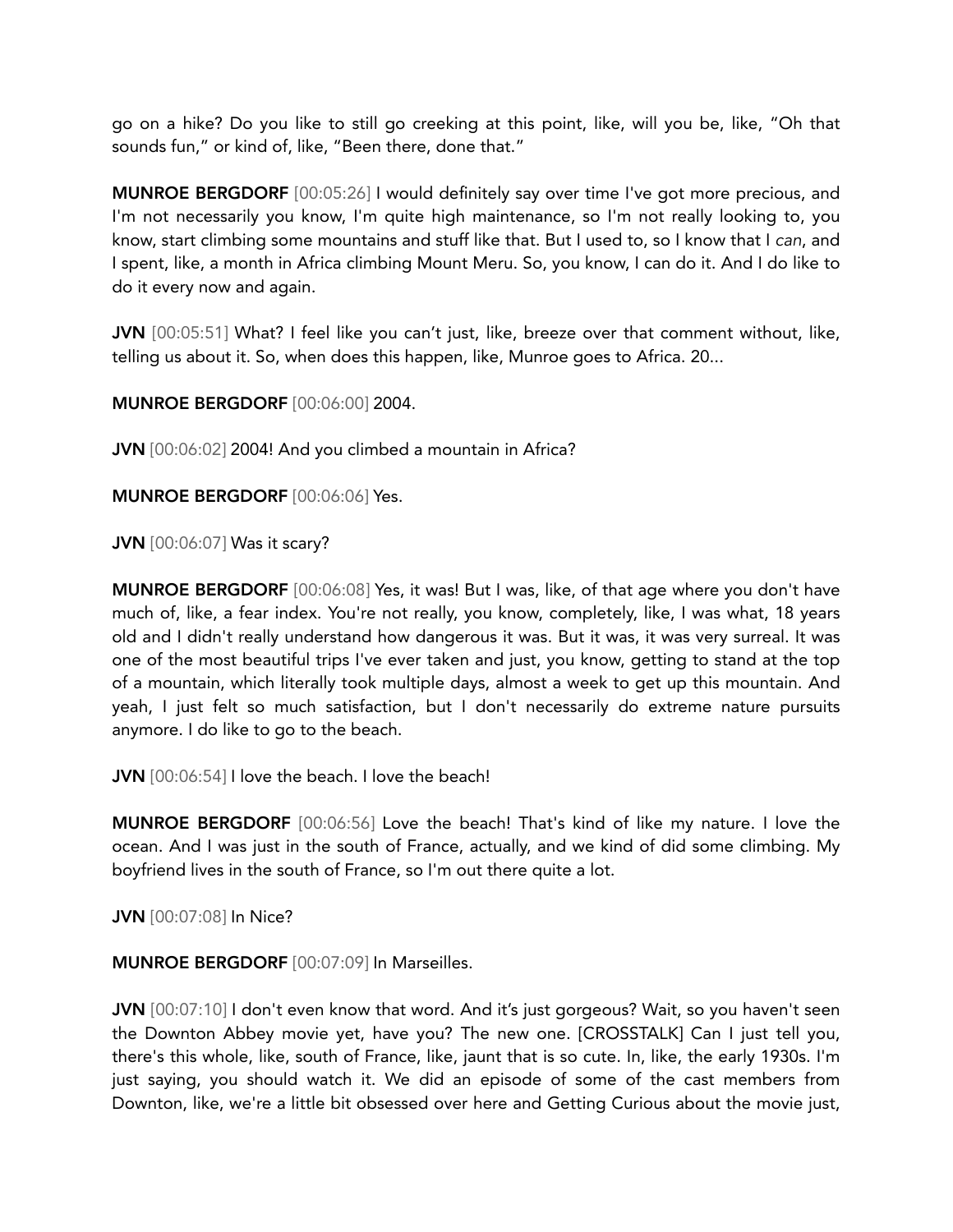I'm not even getting paid for this. I'm just saying it's worth it. It's–, the hair and make up is really good.

MUNROE BERGDORF [00:07:37] Thank you for the advice. I'll definitely check it out.

JVN [00:07:39] So I, I also feel like with climbing mountains, like, you kind of just said why I can't get into it because, like, to take seven days to get up to something. It's like, I never want to stay anywhere for more than 20 minutes.

MUNROE BERGDORF [00:07:53] It's a lot! I mean, like, in my childhood, I really was very in nature. Like I was part of, like, the scouts and I would go potholing. And, like, now the idea of going through a small crack in the floor and crawling around under the ground and not being able to turn around or turn back and, like, someone behind you and someone in front of you and you're just, like, in a little tunnel. That's like my idea of hell. So I don't really know. I think my parents probably had a big role to play in it. They were like, "Go outside, play outside." And I'm glad that they did it because I've got, you know, I didn't die. And I think it would be much more scary as an adult, and I probably never would have done that. So I think it was good that I was pushed to do it at an early age because now I'm, like, I'm quite fearless, really, as an adult, and I think that those kind of experiences definitely helped me to be as fearless as I am, sometimes.

JVN [00:08:56] It's giving me, like, intrusive thoughts of like, like, Munroe on nature, like gorgeous photoshoots, like, and like it's giving wheat field, like, in, like, the woods. It's giving, like, America's Next Top model, but, like, Britain's Next Top model, but international Next Top Model, you know what I'm saying? Beach, woods, mountain, like, four seasons. I'm—

MUNROE BERGDORF [00:09:13] Just don't put me down any holes in the floor!

JVN [00:08:15] No holes in the floor.

MUNROE BERGDORF [00:09:16] That era has passed, darling!

JVN [00:09:19] Although do you remember that one episode of America's Next Top Model when they made them be like the seven deadly sins and pose in the—

## MUNROE BERGDORF [00:09:26] In the grave!

JVN [00:09:27] But can I just say, like, the hair and makeup on that episode was like, really good. I'm sorry. Like, it was so good, but it was so fucked up. The one girl that they made do gluttony, they were, like, "Can you, like, sexily eat, like, hamburgers in a grave?" And she was like, "I guess," like, they were really doing the most back then.

MUNROE BERGDORF [00:09:42] Didn't her, like, her friend, like, just die?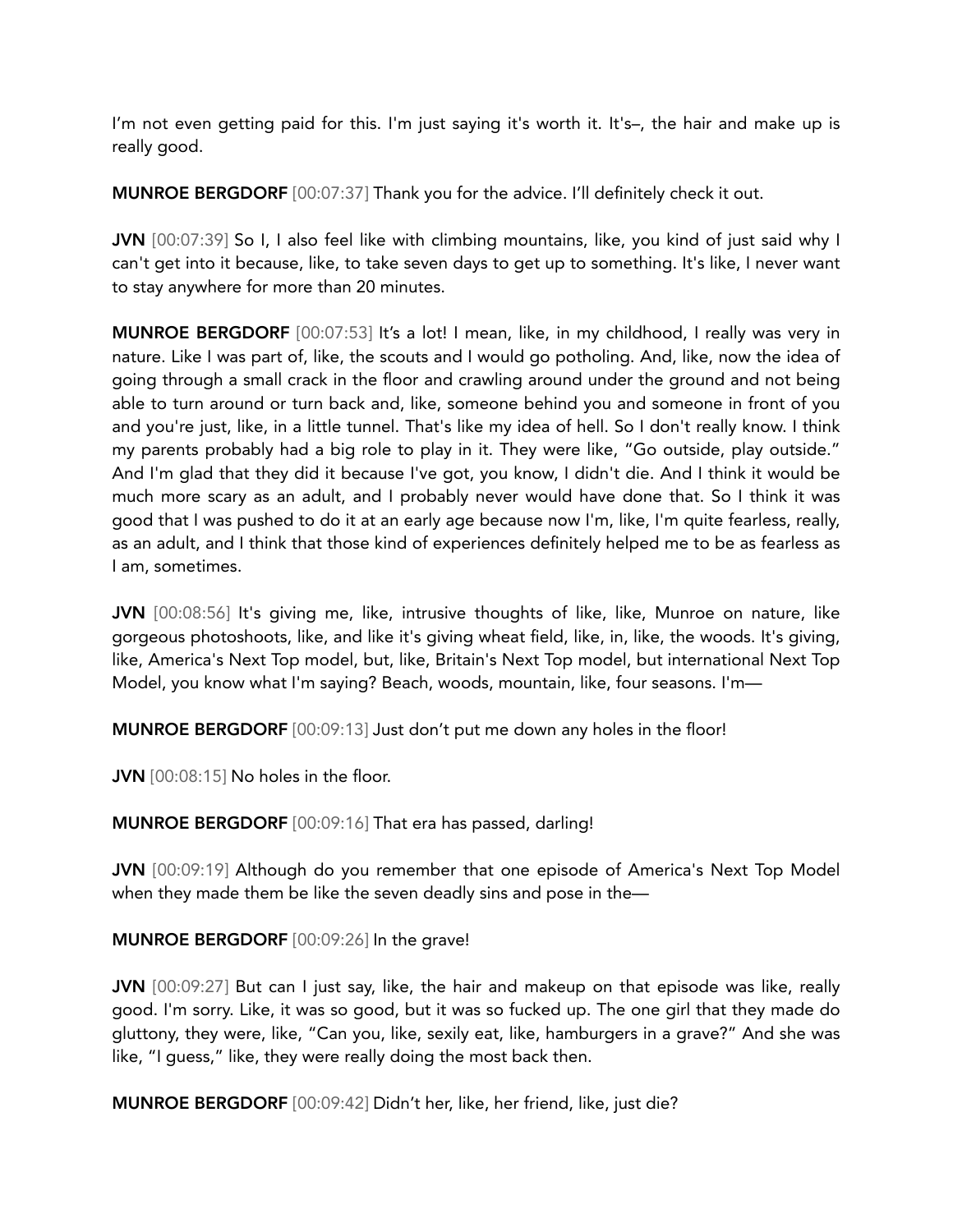JVN [00:09:45] It was that episode because one of the girls had just, her friends had just died. But I don't feel like it was the girl who had to play the part of gluttony with, like, burgers and donuts in the grave, like, they were throwing, like, burgers and donuts. It was the early 2000 were at time, like, we didn't even know.

MUNROE BERGDORF [00:10:00] It was wild, it was really, really wild. I'm actually writing about this in my book in regards to, like, beauty standards and the idea that everybody had to, you know, strive to be as beautiful as a handful of stereotypes. And I mean, they all were essentially white. They were all cis, they were all straight. The concept of, like, queer beauty or trans beauty or even Black beauty, to an extent, hadn't really, it wasn't taken seriously. And it was there, you know, there was people that were queer but just closeted and beautiful. But still, the people they got, the opportunities, you know, didn't look like, you know, some of the people that are now getting their shine and, you know, rightly so. It's, it was just a really, really weird time.

JVN [00:10:47] God, wait, so part of why we were, like, doing this, like, Pride in Nature series. And it comes up for me a lot and like, in my work and just in my life, I think, and I'm sure that you've dealt with this as well. It's like this idea that, like, transness or gender non-conformity is like a new thing or like a new– And that's been propagated by people like J.K. Rowling saying, "You know, if I had been, like, afforded the opportunity when I was young," it's, like, "Actually J.K., people were trans then. Like, people have always been trans then. It's just like, sorry to hear about it in the seventies, but like, we actually have been here for hundreds of years." And but then this other thing of like that, it's not natural or that like we aren't like. And so that's why we wanted to really explore like queerness and nature because it's a shocker. It turns out there are totally queer animals that are totally like lots of queerness in the animal kingdom all over the place. Like we're super duper, duper as natural as they come. Like, sorry, it's not our fault. I think about ALOK, who's just, like, a genius, iconic thought leader. You know, you know, ALOK, we love ALOK.

## MUNROE BERGDORF [00:11:44] Yeah!

JVN [00:11:45] On ALOK's Instagram, like, when they'll deal with a troll or just, like, a nasty person. They do these, like, elegant, like, gorgeous, like, love letters to people.

MUNROE BERGDORF [00:11:53] They've got the patience of a saint.

JVN [00:11:55] I look up to that! [CROSSTALK] When people come like, that to me, yeah, I'm, like, <<CIRCUS MUSIC STARTS>> "Your mom's ugly. You're a d\*mb c\*nt. I hope you fucking die young. Walk in front of a bus, Your hair fucking sucks, like, your grandma is ignorant and I hate everybody that ever came from your family and, like, I hope you fucking die." And then I block them. And then I'm, like, "Oh, my God. I'm Chrissy Teigen. Oh, my God." <<CIRCUS MUSIC ENDS>> So, like, what do you do to, you know, what do you do with people that, like,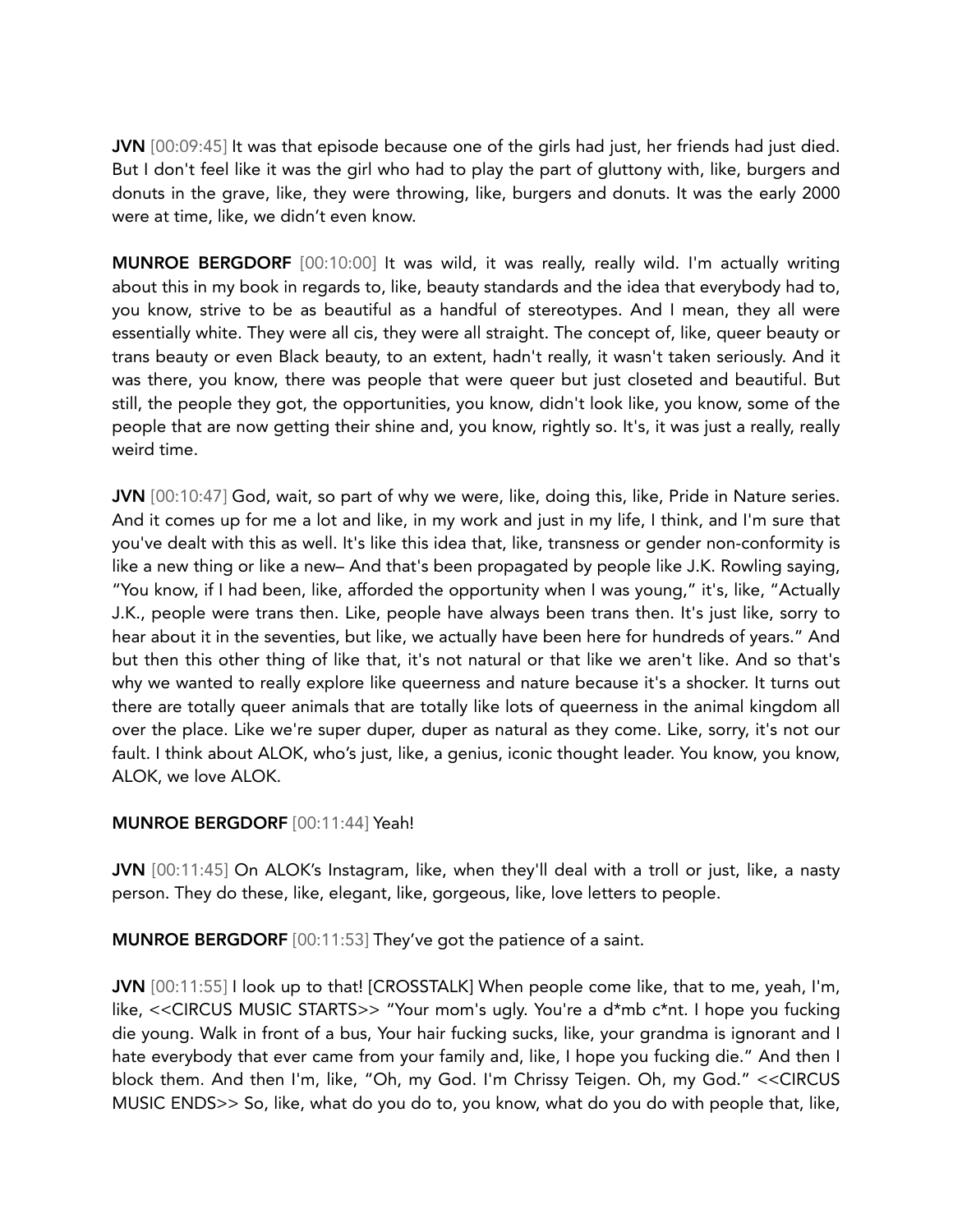are, like, just nightmare, like, Marjorie Taylor Greenes? You know who that lady is? Like that Georgian Republican. I know. I'm hoping that maybe in the United Kingdom, you guys, like, didn't have to deal.

MUNROE BERGDORF [00:12:32] Unfortunately, I'm aware of who she is. Yeah. I mean, I used to reply to people that, you know, obviously know what they're saying, and they, they don't want to expand their minds. They don't want to actually have a conversation about it. They just want to double down and, you know, essentially get a rise out of you because they, they love the confrontation of it all. They've got no intention of, you know, understanding the other side of what they think. So, you know, I just don't have any time for it, really. I mean, I don't I'm not here for the debate. I'm not here to sit with somebody who doesn't understand the gravity of what they're saying and someone as irresponsible as, you know, some of the people out there that are actively campaigning for people to give birth against that will or, you know, abolish health care for trans kids or, you know, gunning for voter suppression. All of these things are so violent. I'm not going to spend my time, you know, going back and forth with somebody who is actively invested in dehumanization and violence. That is not something that I want to do with my time or my energy.

But I definitely applaud people that do, especially people with large platforms that use that as an educational tool to show other people about how to have these conversations. Because it's a choice for me. You know, I live a life where I have access to privilege, where I don't need to have a lot of the conversations that I would be exposed to if I had less privilege. And I am somewhat of a recluse these days, and that is intentional just because I've had so many of these conversations before and I really am very protective of my peace and who is around me. But a lot of people don't have that option, you know, and I think that ALOK is showing how we can have these conversations, how you can essentially outsmart these people, how, you know, certain phrases such as pro-life are actually redundant because it's not about being pro-life. It's not about, you know, being for the living. It's about forcing people against their will to have a child put into the world that they didn't want, that they weren't ready for. And then that child's going to be affected. And then how do you support that child? Do you support that child if they're gay, do you support that child? If they grow up to be trans, if they're Black? And, you know, it's, like, what is this for?

JVN [00:15:35] But actually in the US it doesn't even fucking matter. Just at the end of May, like half of the Republican House of Representatives like voted against funding this emergency order to, like, get baby formula available. [CROSSTALK] So that doesn't matter if you, like, are going to grow up to be, like, a white straight kid or whatever it is. It's, like, they're, like, "You must have the baby and you're fucked, period, because, like, we're going to make sure that there's no health care, there is no welfare, there's no—" I mean, it's going to disproportionately affect—

MUNROE BERGDORF [00:16:04] We know that is just for the poor, isn't it? Because the rich will find a way and the rich will protect the rich. The rich aren't going to go to jail for having an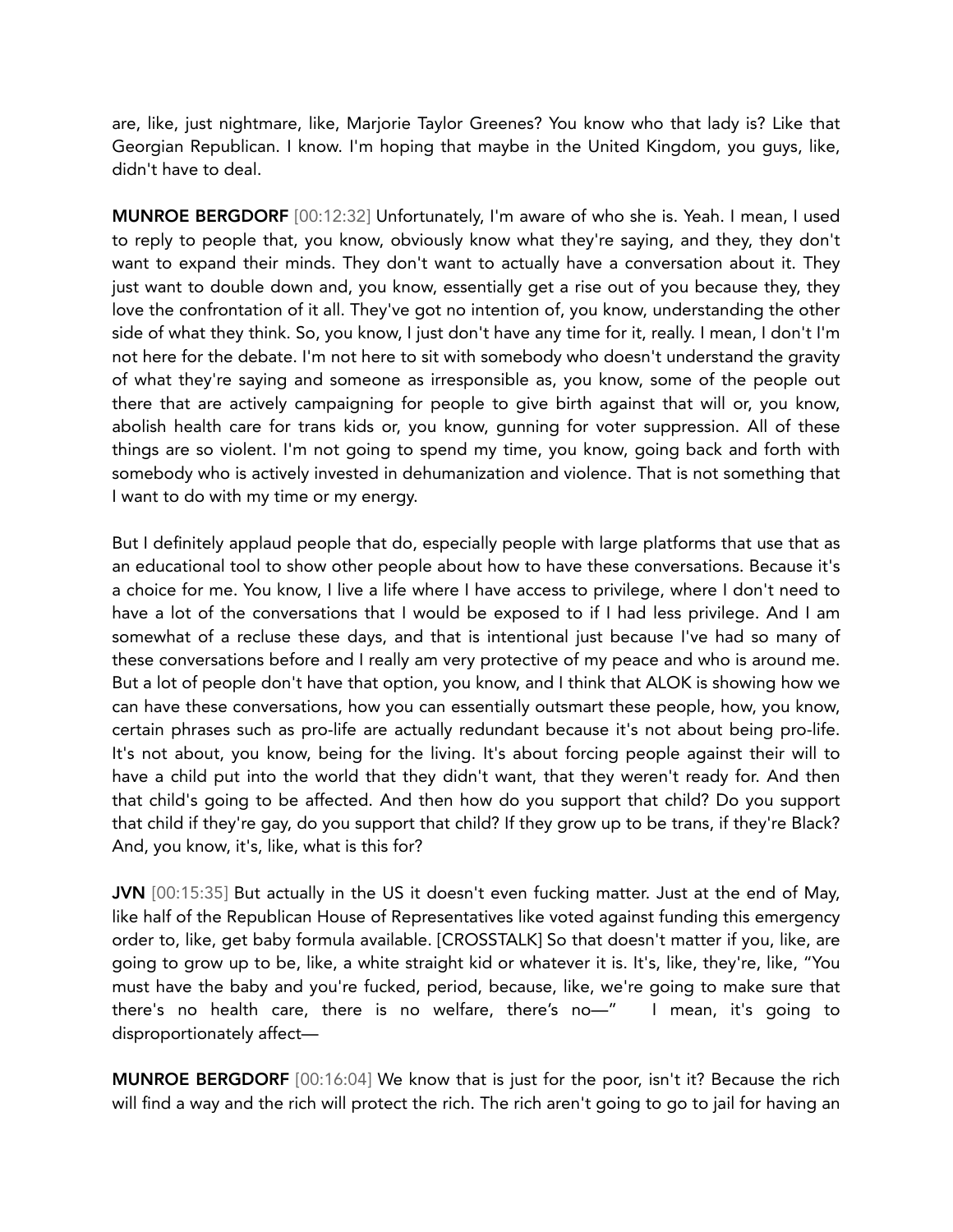abortion. And they will, they will find a way to have it. It's about maintaining poverty so that people are desperate, so that people will work for zero-hour contracts, so that people will work exploitative hours for massive corporations who pay them pittance. It is really about maintaining the status quo. They want more Black babies to harass so that when they become young adults, they can stick them in prison. They want more white babies to maintain white supremacy. It's, it's about maintaining society as it is. And it's honestly disgusting.

JVN [00:16:57] Yeah. I mean, I think, I couldn't agree with you more. But also it's, like, I didn't say this quote, Ashlee Marie Preston did, who I'm obsessed with. But she always says, you know, like, "White supremacy will eat its own young." And even, like, women who vote for, like, anti-trans things, thinking that they're protecting things, it actually ends up hurting people that vote for these measures in the first place. And that's what I'm trying to, like, make people or help people understand is that it's, like, you are not safe from this.

MUNROE BERGDORF [00:17:23] The people that vote for it, 100% do, you know, it's a lie, isn't it? It's conservative governments make their voters believe that they're going to have a slice of this power that they're voting for. And it never happens. But because the prejudice that is fostered within that party and the people that follow and vote for it is so strong they will essentially vote against their neighbor, then form a coalition with their neighbor to get what they actually need. It's, it's about divide and conquer. Essentially, if the white working class realized that they've got much more in common with refugees and Black people and immigrants and queer people and disabled people than they do with the superrich, then we we would be so much more powerful as a blended community if we of marginalized people all came together and realized that marginalization is marginalization. And if it's not one thing, then it will be in the other. If we all came together and fought together, then we would get so much more done. But because the 1% have divided us and made us against each other and fearful of each other and, you know, thinking that, you know, if I screw so-and-so over, then it will get me up the ladder. And that didn't work for feminism. And it's not going to work ever. You know, all of this, like, you know, TERFism and anti-trans transness in the feminist movement that's not going to get you absolved from the patriarchy. Do, why do you think that the why do you think that, you know, going after trans people is going to empower anybody? It doesn't and it doesn't get us any closer to the goal.

JVN [00:19:24] It reminds me of Stacey Abrams, who we got to interview on Getting Curious, which was, like, such an amazing person to get to chat with. But she said, the phenomenon that you're referring to, it's like when the top 1% makes the system such as that, we're over here fighting for crumbs, but then they are eating this whole cake. So, like, that trans exclusionary radical feminism is about, like, you know, getting cis women to, like, attack trans women. But then it's, like, missing the wider issue of like the real threat to women's sports is actually, like, the rampant underfunding of women's sports, the lack of, like, revenue for professional female athletes that, like, their male counterparts get, except for we just in the US. I know that you guys got football, but like our soccer girls, they got, like, the same payment as the men!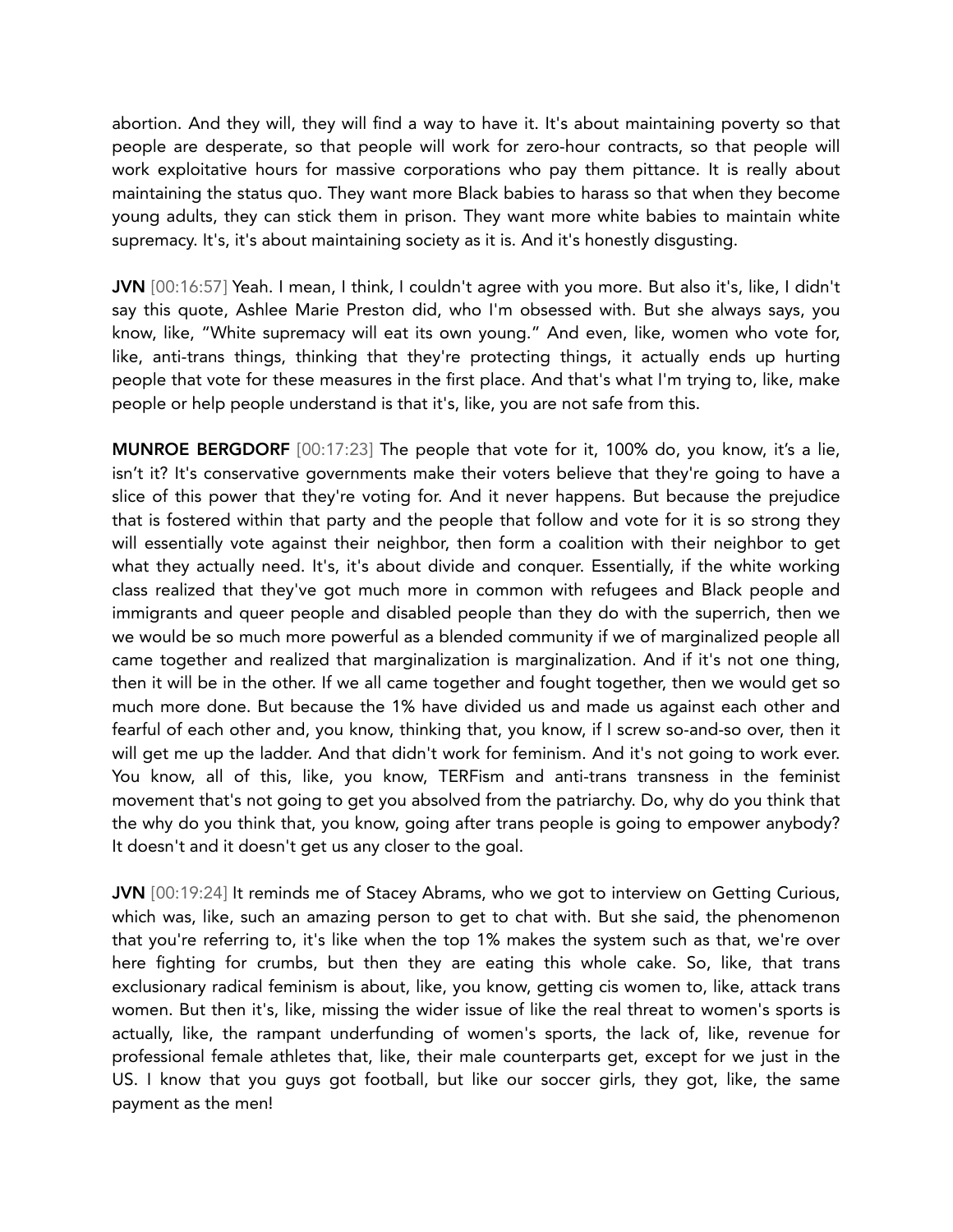MUNROE BERGDORF [00:20:05] Oh, amazing! That's not happening anytime soon over here, let me tell you.

JVN [00:20:09] And they deserve it because, like, they actually, like, women's stuff, like, our women's soccer team actually. Like, you know, they actually when.

#### MUNROE BERGDORF [00:20:15] Shout-out to Megan!

JVN [00:20:16] Yeah, like our boys, like, do not so but it is, that's really cool. But that's what's really the threat to women's sports and like the excellence of women's sports is that it's, like, underfunded, like, they're given less resources.

MUNROE BERGDORF [00:20:28] Underregulated as well. The amount of abuse that goes on.

JVN [00:20:31] Sexual abuse, yes! And it's, like, ALOK also says, I identify as non-binary trans but if I had been like, you know, someone who, like, was like wanting to play sports, do you think I'm a threat to gymnastics, honey? Like, I am as mediocre as they come, honey. Just to get a participation ribbon would be, like my, like, my ceiling!

MUNROE BERGDORF [00:20:54] I think it's gaggy that they think that just because they're trans means that we're better.

JVN [00:21:03] There are so many, like, not that good athletes that, you know, we just want to, like, play it. It's, like, it's dance team. It's, like, your junior varsity, like, golf team or whatever, like, just let people play.

MUNROE BERGDORF [00:21:14] Also, it's not just, you know, pro athletes or, you know, aspiring athletes. It's literally if someone wants to go down to the swimming pool and swim, you know. The, the whole narrative of, you know, gendered not just gendered spaces, but trans exclusionary gendered spaces, that "this is just a space just for 'biological women.'" It stops not only kids participating in sports or adults participating in athletics or, you know, professionally. It's literally affecting people feeling like they can even exercise in certain spaces. And in the UK we are legally allowed to as trans women and or as trans men or nonbinary people, to use the spaces that are in line with our gender identity, it is literally protected by the Gender Recognition Act. And we've got the most powerful minister in the country, the Prime Minister, muddying the narrative by prioritizing his personal beliefs that cisgender women should have women only spaces and framing it as if trans women don't already have access to these spaces. I'd just written an article actually for Glamour magazine talking about all of the mistruths and misconceptions about the trans community and about how, you know, all of these things that people are so fearful of us gaining in terms of what that means for cisgender women's rights. We've had for decades and nothing's happened. It's just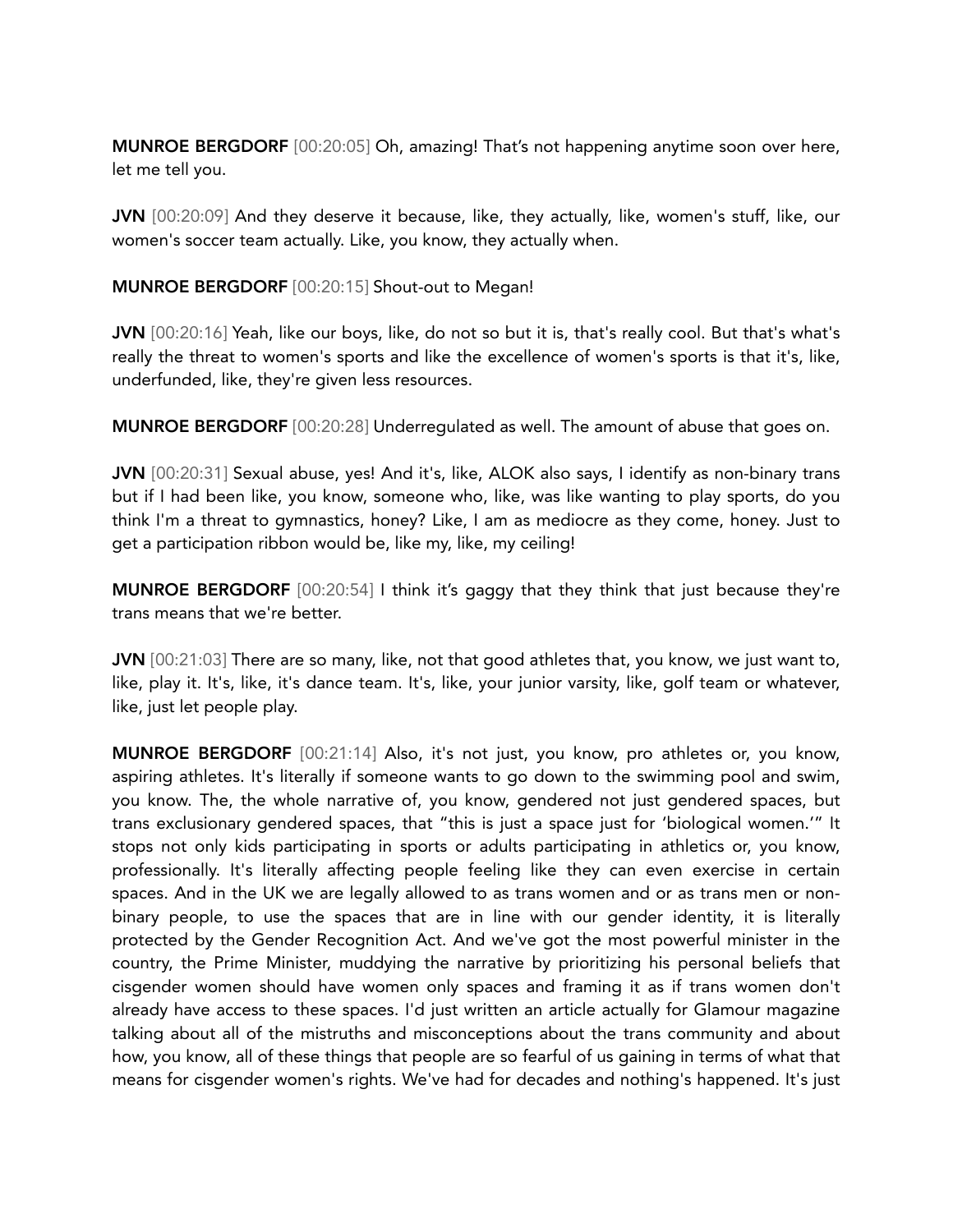being weaponized with intent to not only cause harm to the community, but also to again get votes by conservative voters.

JVN [00:23:06] If anyone is listening to this that is pissed off and maybe you're, like, a cis ally, honey, or maybe you're, like, in the queer community and you're also pissed. I have this, like, gorgeous, like, revenge daydream about what we're talking about, ready? I mean, someone who is, like, got Erin Brockovich, like, data retrieval ability, like, you are going into the archives. Okay. We are researching per year. How many—this isn't, like, that cheerful, but, you know, *Morbid* is my new favorite podcast—so, whatever. We are researching, how many cis women are attacked by men! Men! In these rest stops and bathrooms. And then let's see how many cis women are attacked by trans women in bathrooms. And I have a sneaking suspicion, honey, that it's going to be, like, hundreds to zero.

MUNROE BERGDORF [00:23:54] I wrote in this article that, you know, every single community is going to have, you know, somebody that plays into the stereotype that acts in a violent way. But they don't represent the whole community. So, like, we wouldn't say that every single cisgender white woman is a Myra Hindley.

JVN [00:24:16] Who's Myra Hindley? Is she your guys', like—

MUNROE BERGDORF [00:24:17] Oh, god, she's, like, one of the most prolific child killers in the UK.

JVN [00:23:24] Oh, she killed them.

MUNROE BERGDORF [00:24:25] She buried children in the Yorkshire moors.

JVN [00:24:29] A lady serial killer?

MUNROE BERGDORF [00:24:30] A lady serial killer. But we're not saying that all cisgender white women are lady serial killers. Just like we're not saying that all white cis boys are potential school shooters. Do you know what I mean? I mean, it's because that would be unfair to place that burden on an entire cross-section of society. It's, you know, there's always going to be people that are violent from every single community. But then to take that very small minority and then tar an entire community with that brush is violent. But the real crux of the issue rests on the fact that the UK law says trans women are women. If you legally change your gender in the eyes of you know, you don't change your gender, you just are who you are. But in the eyes of the law, if you change your gender and your paperwork and all that kind of stuff, then you are a woman. And so that's that! But we've got literally the prime minister calling trans women biological men and refusing to use the word transgender women.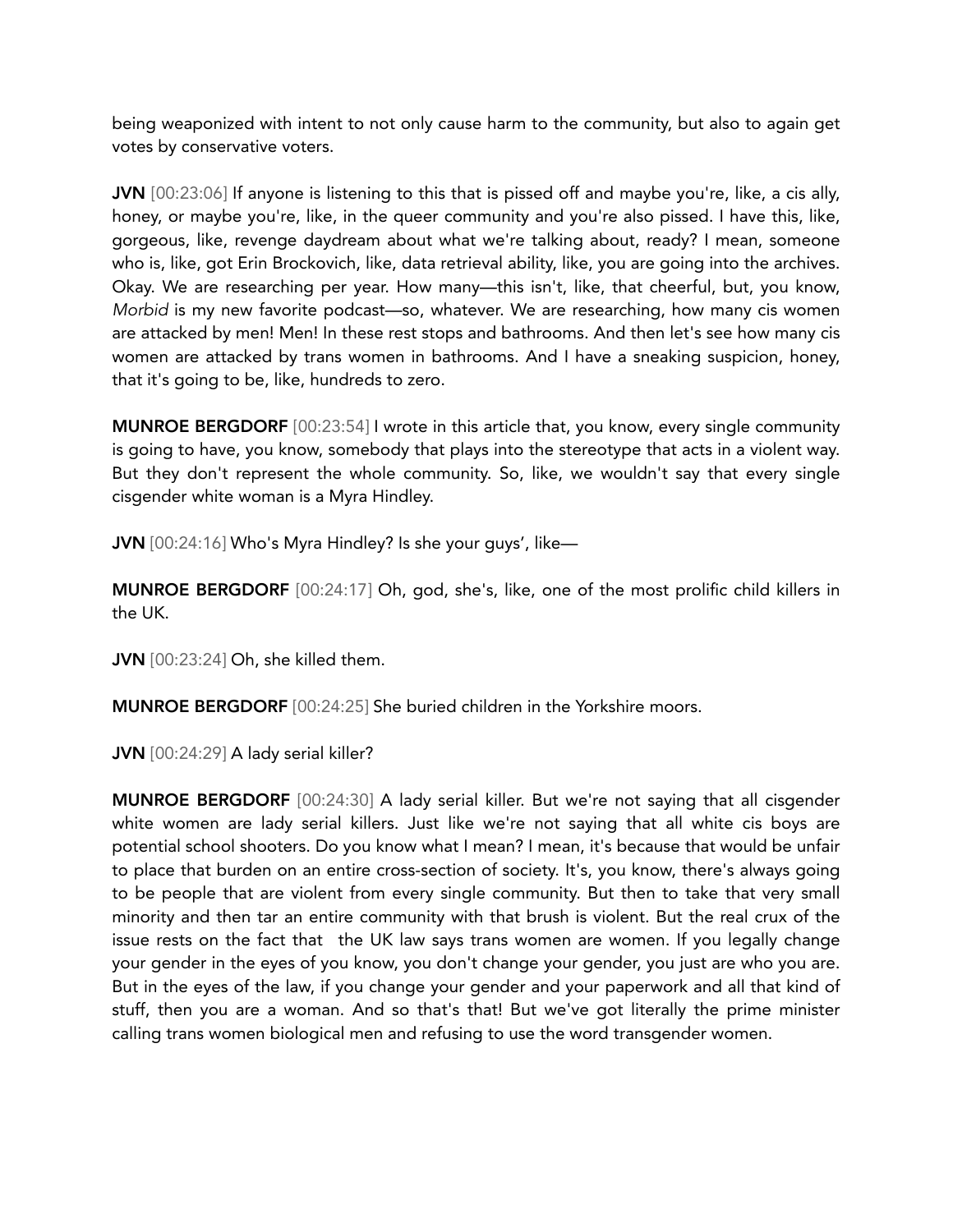JVN [00:25:37] Yes. And remember, we were talking earlier and you were like, you know, we need people to realize kind of, like, like, to help their neighbor. Like they'll vote against their neighbor for, like this, like, slice of imaginary privilege.

#### MUNROE BERGDORF [00:25:51] Mm hmm.

JVN [00:25:52] So that's what I think, you know, folks like ALOK, and myself less eloquently. And I know that you weren't out saying this, too, but it's, like, these type of laws encourage the government to look at everyone's pussy and everyone's fucking actually, everyone's genitals. Their vaginas, they're dingalings, their–all of them and, like, everywhere in between. Honey, you got whatever you got going down there. So what do you want, Boris? What do you want? Fucking in these bathrooms? Do you want an enforcer? Do you want, like, Aunt Lydia from Handmaid's Tale who stands in the front of every men's and women's doorway? And you have to, like, lift up your outfit and show them your–

MUNROE BERGDORF [00:26:30] But it can't be. You can't just, you know, single out someone on suspicion of them being trans because that's literal discrimination.

JVN [00:26:37] But that's what they're literally doing with these bills!

MUNROE BERGDORF [00:26:40] That's what they want to do is not actually enforceable.

JVN [00:26:43] But in the U.S., like these, like, anti-trans sports bills, like, so how are we going to enforce that? When a team sport decides that one of those kids on their team they suspect is trans. Who decides that? Are we subpoenaing the birth certificate? Are we taking pictures of genitals? Are we what are we doing? Is the coach, like, who enforces that? We. We're. Really inviting the government to look under the fucking pants of our youth with these bills, with the anti-trans sports bills. Then with these bathroom bills, how do you enforce that? And also it acts like we don't know that intersex people exist. We know that 2% of the population is intersex. So this is, the imaginary enforcement of these boundaries of like men and women is also like does it even reflect nature.

MUNROE BERGDORF [00:27:28] No, it doesn't reflect nature at all. You know, and intersexism can take so many different forms, so many different forms. It's again an umbrella term. Just like being trans is an umbrella term. There are so many different ways of being and just to force humanity into two different sections is not only inaccurate or undoable, but also it is cruel because you're not allowing people to understand themselves fully. It's, it is indoctrination in its truest sense.

JVN [00:28:07] So, you know, sometimes I just feel like I fucking hate it here, but it is god damn Pride. And we are going to experience queer joy right now. No, we are. So here's the thing about you that I'm obsessed with. You're a model in not one, but two ways. You are a literal model, like a literal, like, model. And you're also, like, a role model, which we love. You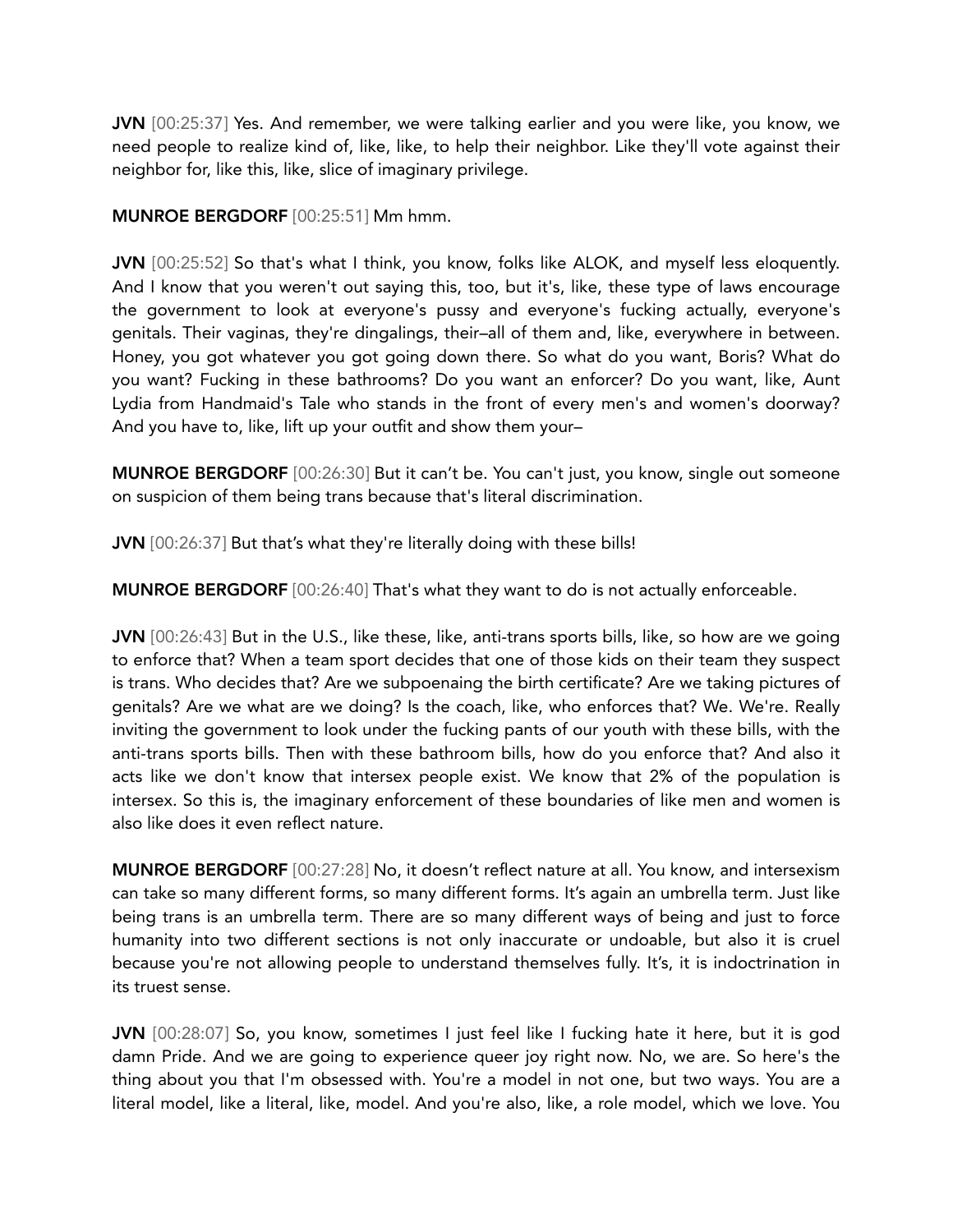can talk about the role model things because we're obsessed with role model things but, like, I also do just love life, fashion. And you are–, can I just say everyone, like, not to, like, cause I'm trying to do this new thing where I don't come on to, like, so many of our guests by complimenting them all the time. But, you know, you are like the most breathtaking person. And with this fucking ponytail that you're giving me today, the face that you're serving, what has been like your favorite photoshoot you ever did? Like, what's a favorite thing you've done so far, modeling wise, and what's the thing that you really want to do? And I want to put a caveat on that. Like, if social media, like, didn't exist. Cause you already did Teen Vogue, or it was British Vogue! British Vogue, Teen Vogue.

MUNROE BERGDORF [00:29:05] I've done both, I've done both.

JVN [00:29:07] Ah!! Which one is—you couldn't possibly pick a favorite because all the images were so stun?

MUNROE BERGDORF [00:29:12] I can't pick a favorite. I mean, I'm British so British Vogue is always, you know. I mean, I love Edward, Edward's like my uncle. So it's, you know, whenever Edward calls, it's always a pleasure. So I'll always say the most important thing and the most exciting thing that you can do in fashion is British Vogue.

JVN [00:29:36] What was it like shooting? Like was it like it was like a three day thing? Like a two day thing. Did you have, like, 18 looks? Like, how did you approve the looks?

MUNROE BERGDORF [00:29:44] One day. It was one day. And I shot it with two of my best friends. So it was yeah, it was a really, really special day. And I've done a few things with British Vogue, but yeah, it's always amazing to work with Edward, and I love him. I think he's is incredible what he's done with British Vogue in terms of turning it from something extremely exclusive and white and cis and just quite uninspired. Actually, I think that he really took it into, you know, the present day. He he made it into something that everyone can see themselves within. And, you know, fashion is meant to be for everybody. And he's really created a magazine that reflects the world as it is. And I've got so much, you know, love for Edward. And I was at his wedding. And let me tell you that this was the most incredible wedding night I've ever been to. I'm not going to drop anything because it is not my tea to spill. But like he's just a magical person and his husband is just, Alec is, he's a lovely, lovely human being. They're just the best couple.

JVN [00:31:03] And I mean, it's still like it's still like anything to pieces. Like it's not British Vogue's fault and it's like, really chic. So it's like it's like it's more like inclusive, but it's still like hella chic.

MUNROE BERGDORF [00:31:14] It's hella chic! I think it redefines what chic is. And I think chic isn't just, you know, a skinny French girl with pearls and, you know, a cunty blow out. It's, you know, she chic be anything, you know. And when I was growing up, I didn't see chic Black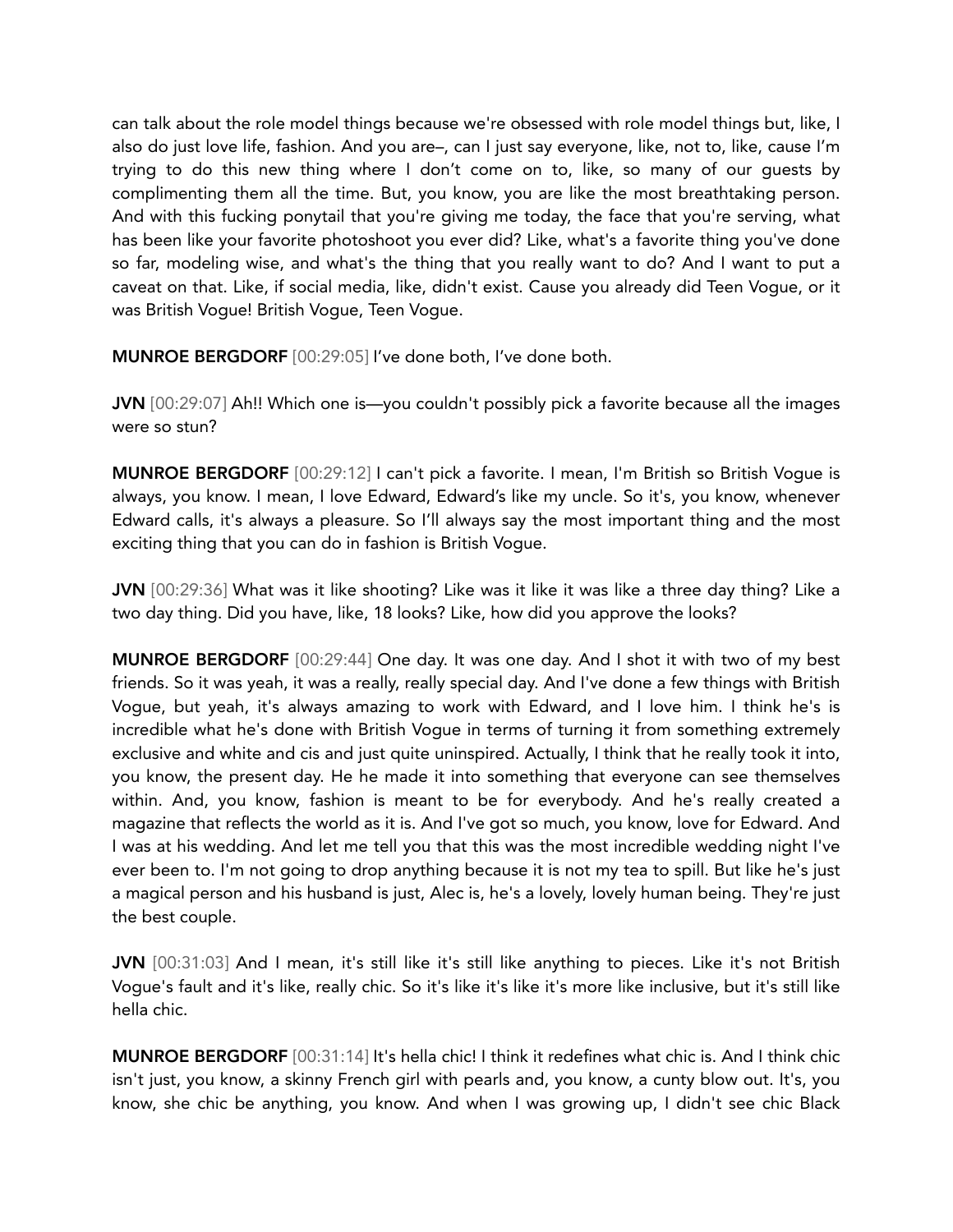trans women in the covers of magazines or in the magazine editorial. I didn't see, you know, plus-size women like Paloma [Elsesser] or Precious Lee strutting down the runways. You know, it's, it's a whole new world. And it's amazing because there's going to be so many kids that grow up wanting to be more like Paloma, because that is somebody who represents them in how they are. Rather than telling them who they should be. And I think that that is such a powerful, powerful thing. You know, if I had seen, you know, Black trans women like MJ [Rodriguez], if I had seen Indya [Moore] on screen, I'd seen Dominique [Jackson] on screen. If I had seen all of these amazing trans women and non-binary people completely slaying their industries, I would feel so much less scared about being myself and about, you know, who I will be in the future. I was so scared of myself. I wasn't just scared of the world. I was literally scared of myself. I was like, "Oh my God, I'm not only growing into a young Black man and what other people see that as. I'm not even that." And I don't understand what it means if I don't transition. I don't understand what it means if I do transition, because there's so little representation out there that I just felt very, very lost representation is so, so, so important. And made me very, very proud to be living in this era. And part of this change.

JVN [00:33:19] You, I mean, and you've been, like, a leader of this change. With modeling, though, is there, like, is there, like, a bucket list thing that you haven't done that you still want to do?

MUNROE BERGDORF [00:33:26] Oh, I've got loads I want to do. Loads. I've shot for American Vogue once but it was an editorial but I think I really want, like, a big American Vogue moment.

JVN [00:33:38] I want multiple covers! Do you know what I want? Like, not at all. Like her story at all. Like, so this is, like, maybe not the best analogy, but I'm going to go for it anyway. Have you ever seen Gia, like, with Angelina Jolie, like the story of Gia?

MUNROE BERGDORF [00:33:49] Yes. Yes. My cat's name is Gia!

JVN [00:33:52] The only part that I want, like, just the one part with, like, that montage of all the covers. Like like but I want that for, like, the duration of your career where it's just like, cover, cover, cover, cover, cover, cover. [HANDS SHUFFLING] is there like a photographer who you're, like, really wanting to work?

MUNROE BERGDORF [00:34:08] So I definitely want to work with, with Tim Walker. I'm obsessed with Tim Walker's work and I have been since my teen years. I haven't shot with Nick Knight for a very, very long time. And we did an editorial for another magazine, which is one of my first big editorials in, I think, 2015. So I really want to work with Nick again. What–, I obviously want to do, the Met Gala, does that count as modeling? And yeah, it's something like so the Met Gala. American Vogue, obviously. I would love it in terms of like I mean, I don't necessarily have dreams to work with brands because it's, you know, I kind of think that that's like kind of problematic a little bit. Like I'd rather work with like artists and obviously designers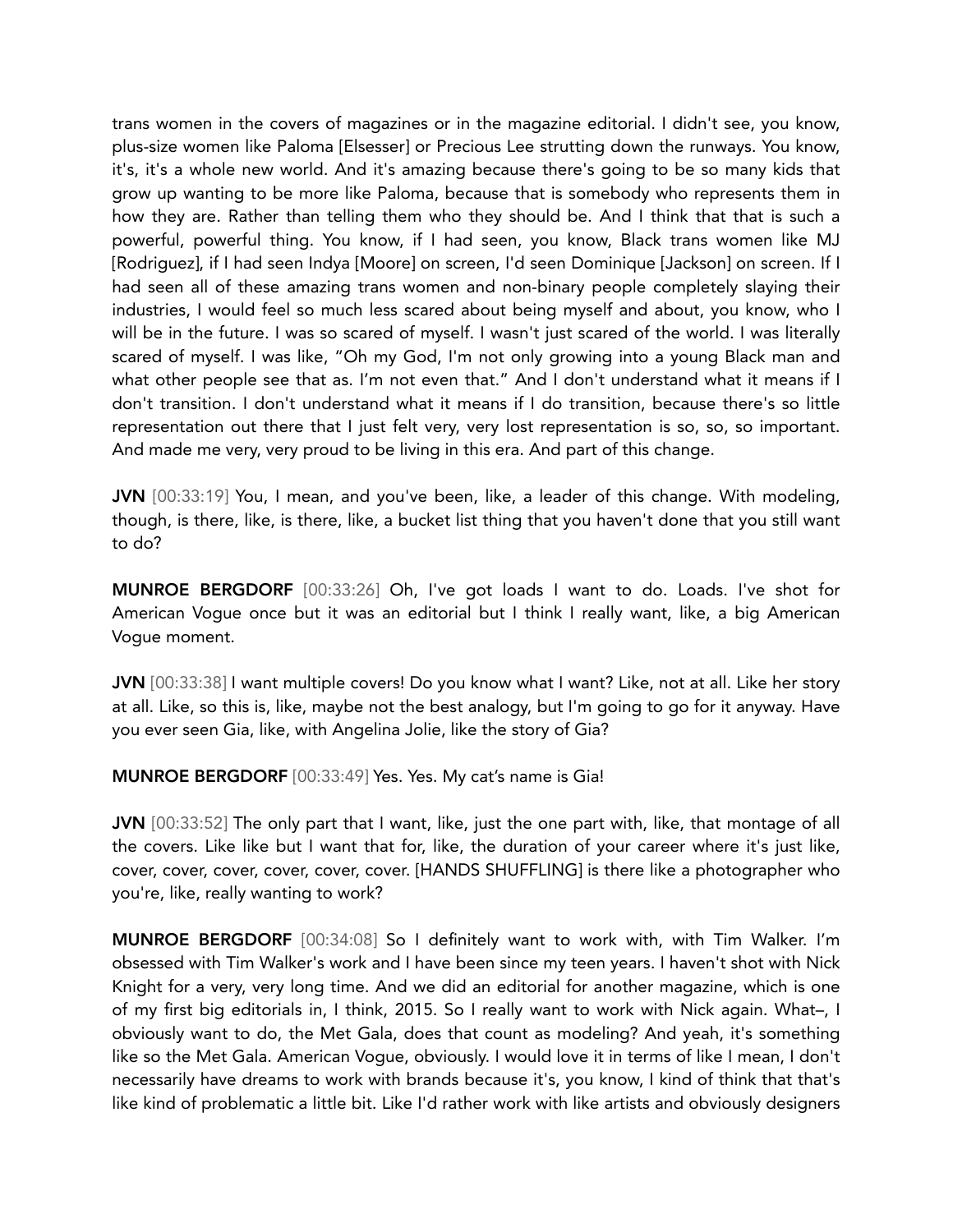are artists, but I think when it goes into the branding kind of thing, but I'm obsessed with Donatella Versace and I would love to just do anything. We've done it. I mean, even if I could just go out and collect a coffee, it would be an honor, to be honest.

JVN [00:35:21 That's like what I'm like, "Can I pay Beyoncé to be like a production assistant?" Like, or can I pay to be like the hairdressing assistant. Like, I will. I can even, like, lay over a puddle if you want to, like just straight up like like but you can't do that because you're a literal model like you got like must protect the good side of you can't like I guess you get my face up if you want and but Beyoncé would never walk on you. I knew how. And you're like, she would never do that to you. Whereas, like, I really would, like, pay her to, like, just like, you don't like, I mean, like, I make Beyoncé, like, "I'll do anything for you."

In an essay for the Queer Bible, you write that for parents of trans kids, "It's never really about clothes it's never really about makeup. It's about not understanding and also being afraid of what society's going to think about your child." Hello.

In my first book Over the Top, I talked about like when I discovered evening gowns and like just loving them so much and like wanting to be in them. And then the first time my dad walked in on me in an evening gown and it was like being put into, like, a dryer, like, because, like the evening gown got, like, ripped off me so fast. And I was like, I mean, just being shaken all around. It's like you know– And, like, I knew really quick that I had, like, fucked up for him. And so then I had to, like, do it in secret. Like, my auntie would be like, okay, there's 10 minutes if you want to put it on, but then we got to take it off because it's like this thing. So, but that's so true. Like, it wasn't about me and it wasn't about the clothes. It's like what that meant for the family. Like what something like that could mean for our family. And reading that was really. You just really lay bare so much of like what that really what that truth really is. So what is that? What does that acceptance process look like for you and your life? And even, you know, you've been in the public eye now for a while. You and– when you were saying that there just wasn't a representation like. What does that mean to you, that you've navigated this and forge this path and hoping that it can kind of like. Do you feel like that can help some or like it's helping families, like, not have that shame spiral?

MUNROE BERGDORF [00:37:26] I do. I think I mean, I do get a lot of messages from trans parents. And actually, I was, um, I was at a little spa with my boyfriend a few months ago, and I was just like, we were just having a dinner and like having a laugh. And I was talking to him about like how stressful it is by kind of being a representative for your community and what comes with that. And then there was a woman that was sat next to me and she just turned to me and she says, "I know I shouldn't do this but I just wanted to say that somebody that I know has a trans kid and all of the work that you're doing has helped her so immensely with understanding her child. So please don't feel like it's all for nothing." And then a few weeks after that, I interviewed a young actress called Yasmin Finney, who's in a new show called Heartstopper on Netflix.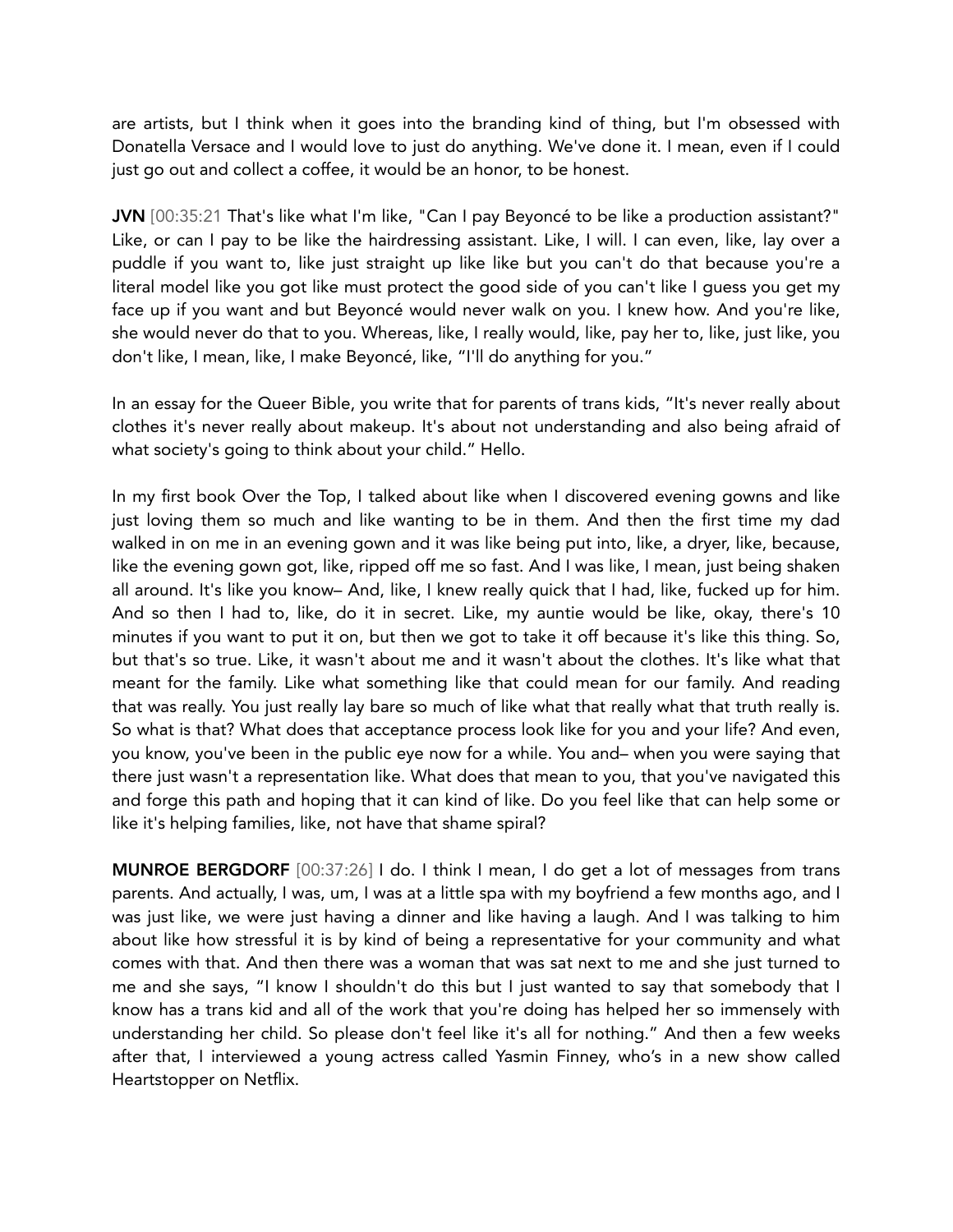#### JVN [00:38:24] Yeah, of course!

MUNROE BERGDORF [00:38:25] Star is just going up and up and up. And she was, she told me that when she was 14, she was watching me on Good Morning Britain debate Piers Morgan. And that was the first time that she saw any representation and somebody that she could see herself. And, and those two things just really stuck with me because I guess it's hard to see the impact of the work that you do because, you know, I just kind of keep myself to myself. I do my work, I hang out with my friends, I see my family, I hang out with my boyfriend. And, you know, I'm pretty– I've had all my party phase and I'm not really out and about anymore, really. So just kind of knowing that I'm having a positive impact to some people in the world is amazing. So I feel proud to be part of that and I feel proud to have been able to do that. And what was the other question?

JVN [00:39:25] Do you feel like some of that work can help to, like, lessen the shame spiral of, like, family?

MUNROE BERGDORF [00:39:29] Yeah, I do. Because, you know, if I wrote that because I was thinking about what my coming out experience was like to my family. I came out at 14, and I was so angry at my mom because I thought that she was going to take it better than my dad. I mean, my dad took it not so great. But my mom was really quite bad with it. And looking back, I can tell that is because she was petrified about what being queer meant and the life that she thought that I was going to have because of that. And she was more worried about how other people would treat me than she was about the fact that I was even queer. So when, you know a kid is overtly effeminate and parents are trying to make them not be, I think that sometimes the worry isn't necessarily the fact that they are effeminate. It's how they worry about how the world is going to treat their kids because of that and the attachment to what is feminine. And that goes into makeup, that goes into clothes. So it's not necessarily the fact that there's anything wrong with this. It's the worry and the understanding that we live in a culture that hates queer people and that hates women and anything feminine, you know, is within the bracket.

JVN [00:41:07] And I also think for parents, it's like, you know, I know for my mom, it was like she's like, oh, my God, it means you might burn in the fiery pits of hell. So she started like leaving all these books on my bedside table, like, "Openly Gay, Openly Christian." Like, she was, like, really worried. Like, just, like, how can you, like, but it's, like, for parents of trans youth, of queer youth, specifically trans youth, the world. I think that there is a lot of fear around like, "What does this mean? Like, my kid's going to have such a harder life. What could it mean for the, what could it mean for our family?" But it's, like, because it could be that it's going to be a harder life. That means that you need to be even more of a cheerleader and, like, not make it harder. And so I'm just really lifting you up in your experience. And thank you for the bravery of sharing it and making a road map for other people to look to and inspiration from because it really is hard. And I think when like I always think about like the reason that we don't necessarily see how much like of the good work that we do is because like I compare it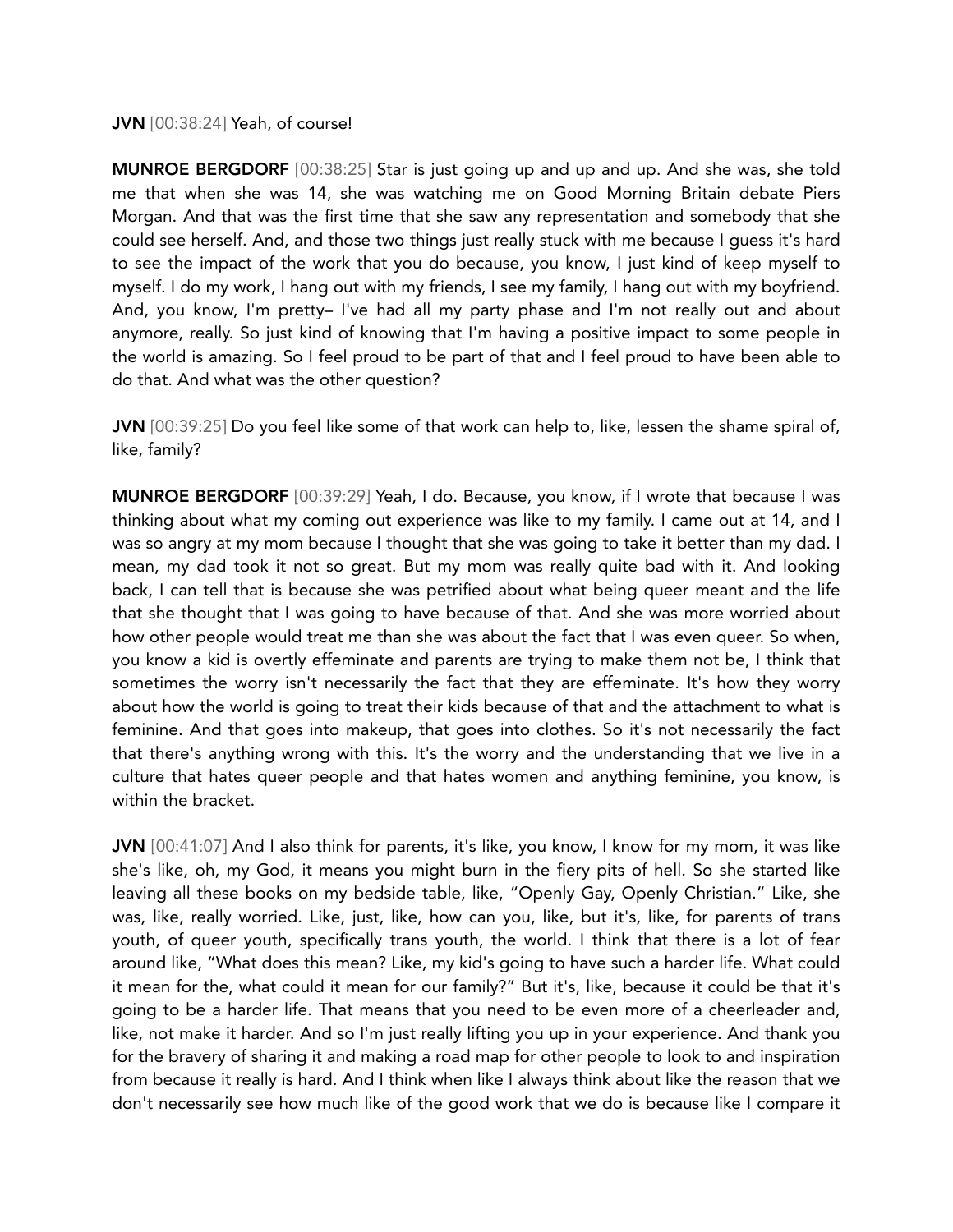to hairdressing in that like you can do 50,000 really good haircuts, but the second you fuck up, one fringe trim or, like, take someone's hair cut too short or take out too much hair, and they're, like, "Oh my God. Like, I don't like it!" That's what goes on Yelp, that's what you're going to hear about. It's the negative stuff as like the positive stuff. It's like people aren't going to be like. It just doesn't feel as threatening when people are like, "You're helping me," versus like, "Meh, you fucked me up or whatever." So it's like I feel like it just sticks in our minds more some of the negativity. And I'm really glad that you can know how much impact you're making because you are making really good at so much important impact.

MUNROE BERGDORF [00:42:35] Thank you so much. Yeah, I think the "what if"s from people who just haven't had the exposure to either, you know, queer youth or trans youth. And the worry, it's really important that they're plugged in and that, you know, that we're all educating ourselves because it's that education that really quiets that voice. You know, when I came out as gay when I was 14, my mom was pretty sure that I was going to, you know, catch HIV and that would be a death sentence. My mom was pretty sure that I was never going to be able to get married or have children, and then I would die alone. Like, all of these things aren't true. And once we educate ourselves on, you know, the way that the world actually is today and the way that, you know, you can live a life and you're going to be much happier if you are not only yourself and being yourself, but if you are encouraged to do so and if you have an effective support system.

So yeah, I'm all about, you know, making people aware of the services that are there to support the trans community and not only the trans community but the people in our lives because we can't do it alone. It's really, really important that we all have support systems that we, you know, have family units. And whether or not that's chosen family or biological family, it's really important that we have people around us that understand what we're going through so that the "what ifs" don't creepin. Because you start to believe that, as an individual as well, you're like, "Oh, well, maybe I am." And then I was petrified after that conversation with my mom about, "Well, what if I'm going to die? What if I'm going to die alone? What if no one's ever going to love me? What if you know I'm going to lose all of my family and then not have any support, and then I'm going to have to, you know, not achieve anything?" And, you know, I mean, it's just, like, a never ending spiral. So, yeah, we can we can stop that from happening. We just need to educate ourselves.

JVN [00:44:36] And you're doing such important work on that. So, I'm gonna have to do, like, a rapid round because I need to hear about what's happening with you. And I know that we only have a few minutes left, but before I do that, two really fast things. One: fuck Piers Morgan, I wanted to ask you more about like what that was like, but I'm not going to go into it because like, just fuck em and we hate it when just him. And I'm so sorry that you had to battle him but I know that you got some good, like, did you get like a good like, fuck you but what you could say and Wake Up Britain?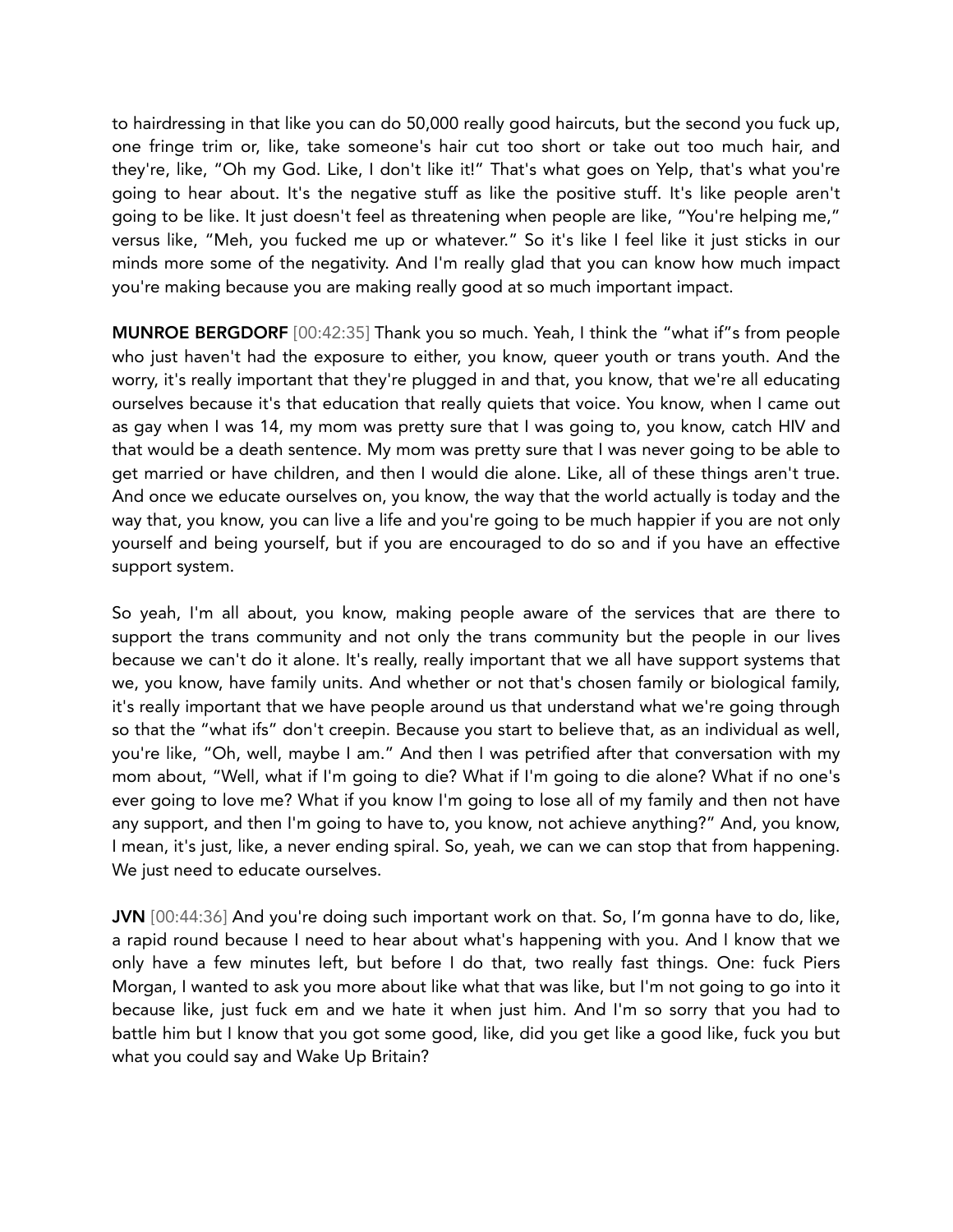MUNROE BERGDORF [00:44:57] I never like to just say "fuck you." I'd like to kind of say it with my eyes and see, like, yeah, I kind of feel like, you know, with people like Piers, he just likes to the stir the pot and he likes to get a rise out of people. And when you don't give that to him, then you—

JVN [00:45:11] I hate him, I don't want to waste the last 3 minutes on him because I got to talk about your future work. And then also, I think I was just gonna say really fast as I love your activism, I love it so much. I love what you do. And also I just, I think it's, like, my PTSD from watching like America's Next Top model or something. I just, when you said cunt blow dry, I just I just want to see you giving cunt blow dry like all over the place. I just think you are the most stunning fucking person. Like, I mean, inside. Yes. But also, it's like a superficial, like, dumb bitch queen that I am. You're just like, so fucking stunning. And the way that you walk and move, like, I just, I just want to see you continue to, like, obliterate the modeling world. Okay, now, moving into what you're doing. In the queer Bible you also share your love for Paris Is Burning, iconic. Everyone has to watch it. Some of the most important work of, like, cinematic documentary history ever. What other culture do you look for, for inspiration?

MUNROE BERGDORF [00:45:58] I think the most amazing thing about the time that we're living in is that we are so that it's so easy to gain access into other people's worlds. Even with TikTok, the amount of different kinds of people that you will literally be exposed to just by scrolling through Tik Tok is like a window into so many different worlds, but I think that we can't allow that to just allow it to be that temporary. I think it's really important to make sure you're diversifying your feed, diversifying your friendship group as well, making sure that the people that you hang around with, the people in your life aren't all of the same experience. I think it's so important to educate yourself on so many different cultures and, you know, keep learning. Learn about history as well. Not just about, you know, the way that things are, learn about where they came from and how we got to this point. Because then you can understand the future as well, because it's in the past and it happens again. So yeah, I'm just all about just expanding my worldview and challenging myself and, you know, also identify my ignorance because we're all ignorant as fuck. You know, it's really important to understand that we, we don't know anything. There's so many different cultures in the world that we've never even heard of. There's still species of animals that we haven't discovered. You know, we think that we know everything. We absolutely don't. So I think that that's a really empowering just way to view the world is that we're all ignorant as fuck.

JVN [00:47:30] And then final question. That's why we're so excited to read your new book. It's coming out next year. Can you give people a preview? What's the inspiration behind the book and do we know when it's coming out yet so that we can like preorder and get all up in there? Must make a bestseller.

MUNROE BERGDORF [00:47:44] So it comes out next spring. I'm handing in the final draft in two weeks without, fail. Otherwise I will be killed somewhere over the Atlantic. So yeah, it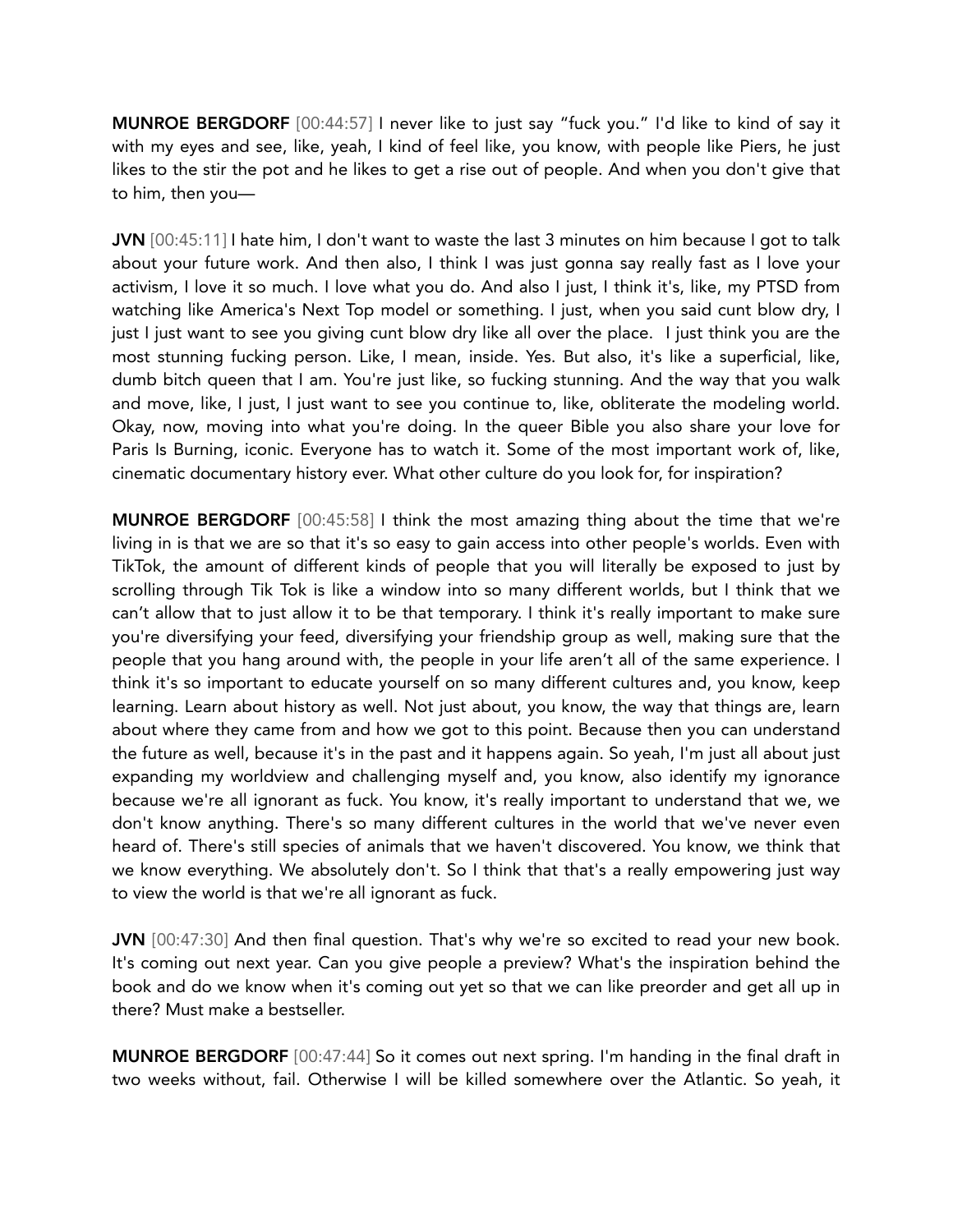comes out in the UK and in America at the same time. So that's why it's probably taking a little longer. And also I wrote the whole book and then I rewrote it because I hated it.

JVN [00:48:10] It happens, it happens to the best of us.

MUNROE BERGDORF [00:48:12] I'm so proud of it now that I'm so proud of it. And also in terms of the fashion that you are talking about, we've got two very exciting things that I can't talk about because NDA, but keep an eye out.

JVN [00:48:27] Do they rhyme with buvers. Like... covers? Or like...

MUNROE BERGDORF [00:48:31] Like, not saying, don't, don't please, because I can't say anything.

JVN [00:48:36] Oh, my God! Can you just DM me! I'll never [EXASPERATION] I'm, like, "Blink twice if it's…" Just kidding. Munroe, thank you so much for coming on and for sharing your time with us and your beautiful energy. And just, like, I feel like you've got to follow Munroe if you're not already. We love the Gram. You have, like, varying activity levels on there, but like, I've never regretted for not even one millisecond my follow.

MUNROE BERGDORF [00:49:01] What do you mean varying activity levels? Do you mean sometimes I don't use it?

JVN [00:49:05] Yeah! Yeah! [LAUGHTER]

MUNROE BERGDORF [00:49:07] Sorry, I get really bored of social media. Sometimes I just hide. I'm just like, "I'm not doing this for like two weeks."

JVN [00:49:12] I just, like, love everything about your social. I really do. And I always have. Like I always have. I think most people do. I like to be, like, you know, thaw after like, elusive like, a jungle cat, like, leave them wanting more. I get. I love it. But Where do people follow you like to like find all of your new articles like do they just that I follow the or do you put that on Twitter or something?

MUNROE BERGDORF [00:49:31] I have Twitter. The only social media that I've got is Instagram. And I just let everything else just so I didn't like– I deleted all a long time ago. I really don't actually like social media, so I try to live in the present as much as possible. So I just got Instagram's just follow me on Instagram is just @munroebergdorf.

JVN [00:49:47] You were saying, you know, it's hard to tell how much you done when you're on the mountain because you're doing it. You have, like, breathtaking presence [CROSSTALK] like, on camera. Yeah, on camera and in real life. So I just don't don't forget that.